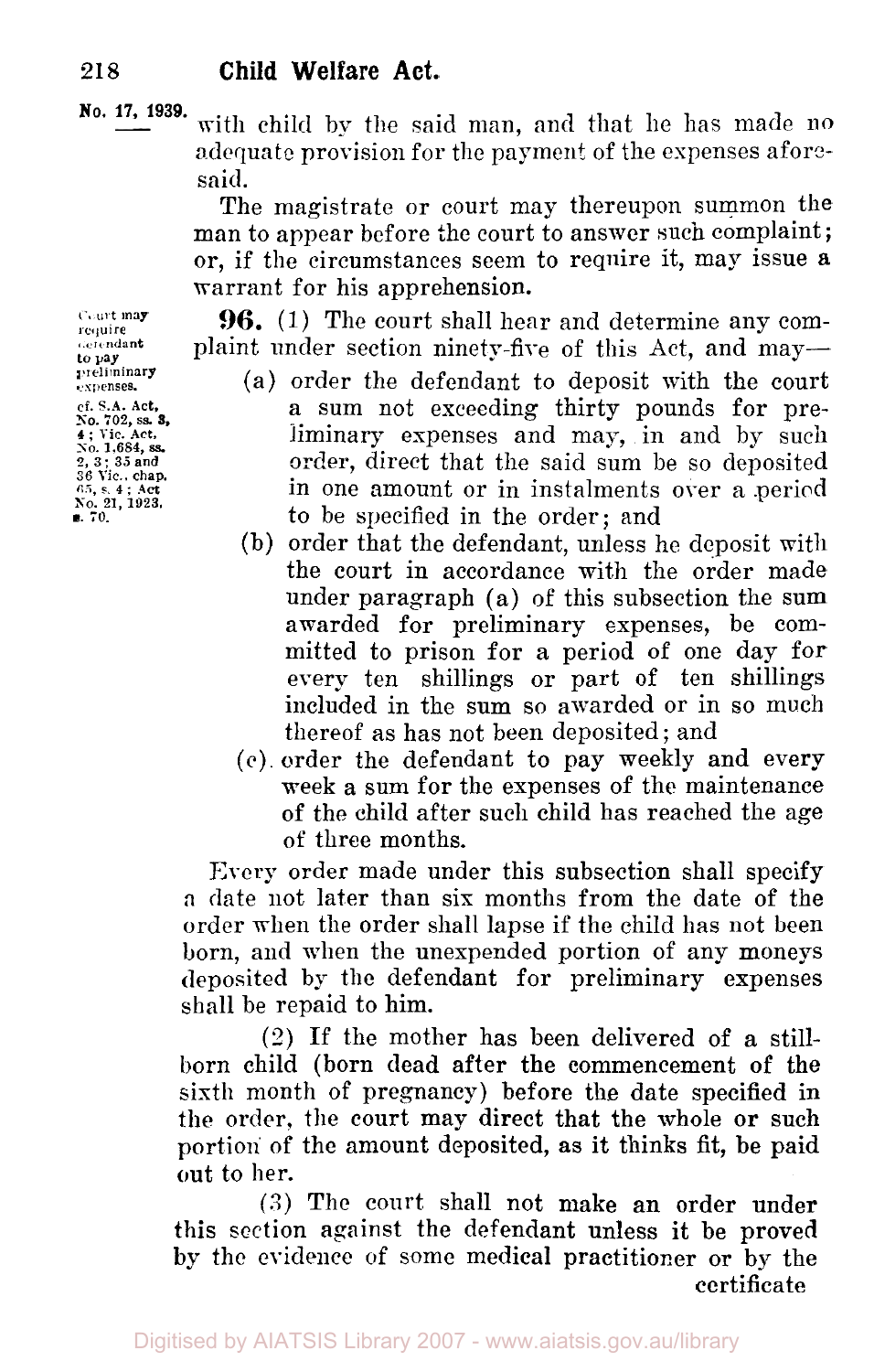**certificate of some medical practitioner admitted as such**  $\frac{N_0}{N_1}$ **. 17, 1939.** evidence with the consent of the defendant, that the woman is quick with child, and unless her evidence be corroborated in some material particular, or if the court be satisfied that at the time the child was begotten the mother was a common prostitute.

**(4)** Where an order has been made under this section for the payment of preliminary expenses, the clerk of the court at any time during the currency of the said order may give such direction, in writing, as he thinks necessary, for the disbursement of the said expenses, provided that no more than one-half of the said amount shall be paid out prior to the birth of the child.

**97.** (1) An order made under section ninety-six **Duration**  of this Act, adjudging any sum to be paid for the <sup>of order</sup>. expenses of the maintenance of a child-

21, 1923,

- **(a)** shall be of full force and validity until the child s. 79. has attained the age of sixteen years, or until the death of such child if such death occurs before that age;
- (b) shall not be enforceable unless and until a certified copy of the registration of the birth of such child has been lodged with the clerk of the court at which the order was made ;
- (c) shall, for the purpose of recovering money due thereunder, always remain of full force and validity.

(2) Such certified copy of registration of birth shall be filed with the record of the proceedings.

**(3)** The first payment under any such order shall be due and payable on the first Monday after the day on which such child attains the age of three months.

98. Where an order has been made under section Plural births: ninety-six **of** this Act adjudging any sum to **be of order.**  paid for the expenses of the maintenance of *a* child, and two or more living children are born, an application to **vary** the order may be made under section one hundred and sixteen of this Act **to** provide for **the** expenses of the maintenance of any such additional child.

**99.**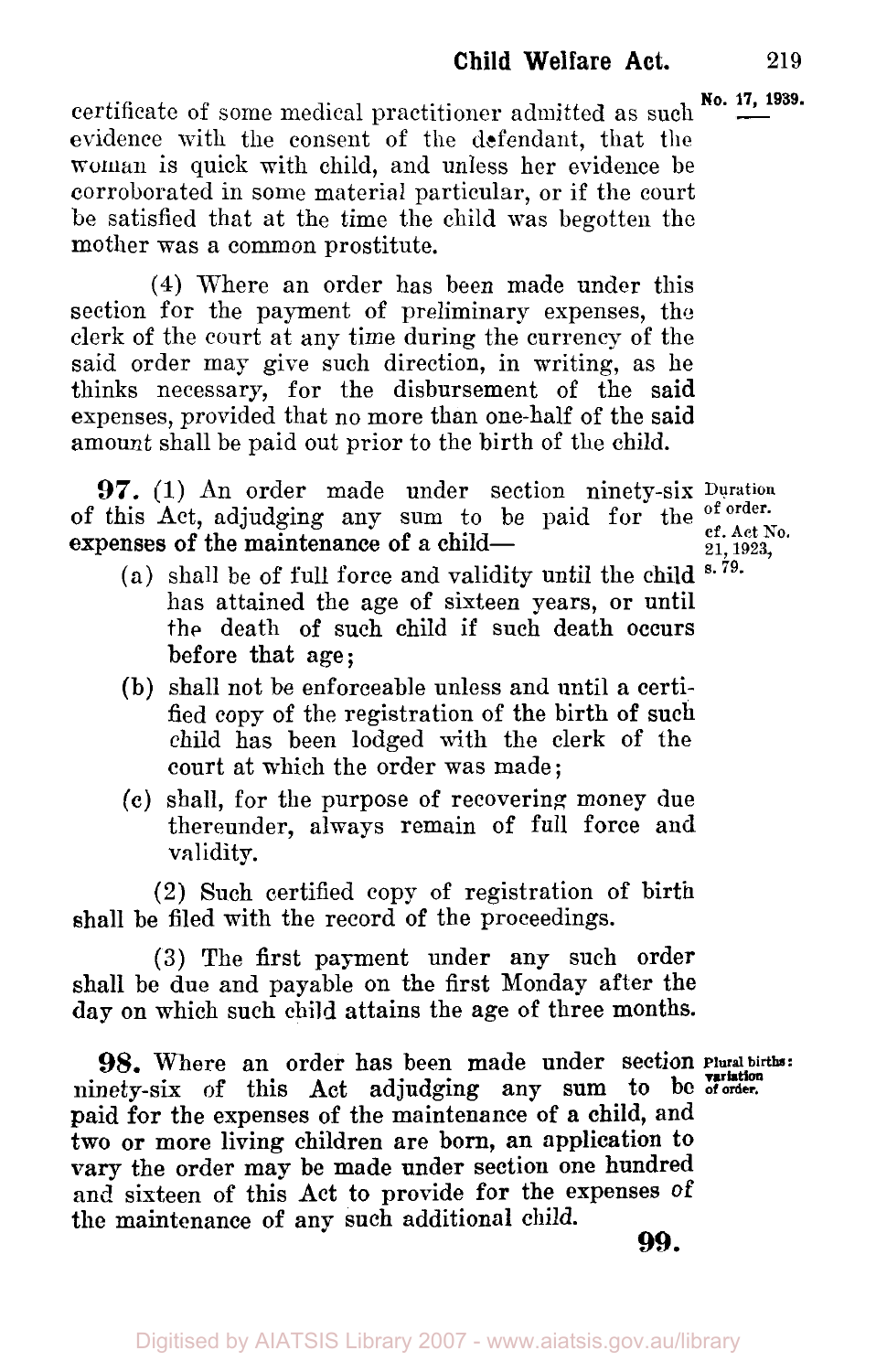#### **No. 17, 1939.**

**against** *father*  child **for leav**means **of sup-Act** *So* 21.

**99.** (1) In any case where the father of an illegiti-Complaint<br>may be made **mate** child has left such child without means of support. **illegitimate** the mother of the child, or any officer authorised by the whild for leav. Minister in that behalf, or any reputable person on behalf **port.** of the child, may make complaint on oath to a magistrate No. **cf. Act 17. 1901,** or court ; and upon such complaint being made, the magis trate or court may summon the father of the child to appear before the court to answer such complaint, or if the circumstances seem to require it, may issue a warrant for his apprehension.

> (2) In any case where the mother of an illegitimate child has left such child without means of support any officer authorised by the Minister in that behalf or any reputable person on behalf of the child may make complaint in writing on oath to a magistrate or court, and upon such complaint being made the magistrate or court may summon the mother of the child to appear before the court to answer such complaint, or, if the circumstances seem to require it, may issue a warrant for her apprehension.

**100.** A complaint under section ninety-nine of this Act may allege that **a** man or a woman has left without **may include**  means of support two or more children, and the court may make an order in respect of all or any of them **and**  shall therein specify the amount payable in respect of each child.

Claim for **101.** (1) In any proceedings under subsection one preliminary of socion pinety pine of this Act, the completing bell preliminary of section ninety-nine of this Act, the complaint shall be **indicated.** indicate whether preliminary expenses are to be claimed at the hearing.

> (2) Failure to do so shall not prevent such claim being made at the hearing, subject to the right of the defendant to apply for an adjournment.

**102.** The court shall hear and determine any complaint under section ninety-nine **of** this Act, and may- *(a)* make **an** order for **the** payment by **the** defen  $d$ ant $-$ 

(i) weekly and every meek of a sum for the expenses of the maintenance of the child ; and

**Court shall hear and determine cornplaint and may make order. cf.** *Ibid. s.* **74.** 

**Complaint** 

two **or more** 

**chidren.** 

Digitised by AIATSIS Library 2007 - www.aiatsis.gov.au/library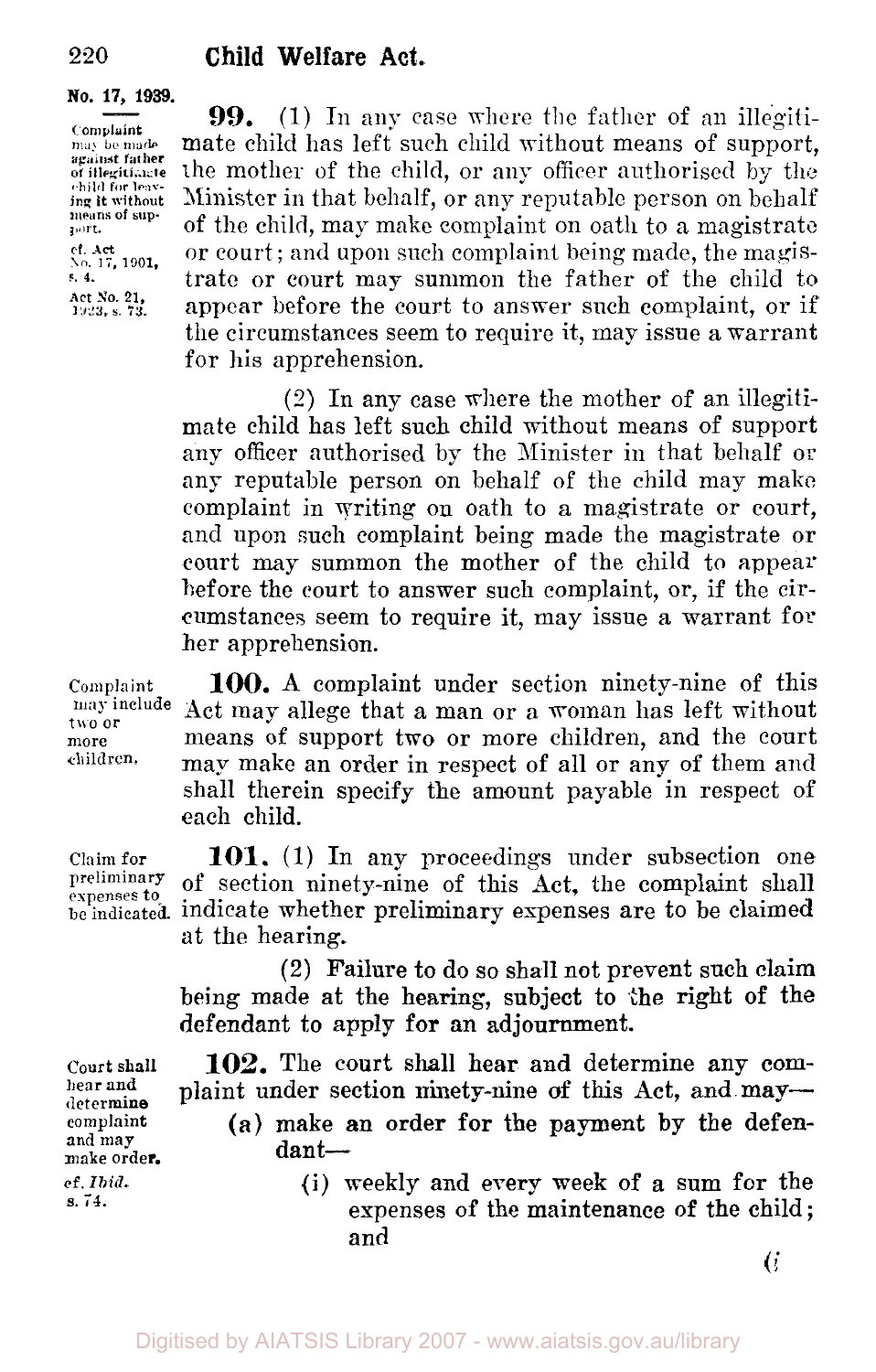(ii) of a sum for preliminary expenses to an  $\frac{N_0}{N_1}$ , 1939. amount not exceeding thirty pounds in respect of each child, and may in and by such order direct that the said sum be so paid in one amount or in instalments over a period to be specified in the order:

Provided that, in the case of plural births, the amount ordered for preliminary expenses shall not exceed thirty pounds ;

(b) order that the defendant, in default of payment in accordance with the order made under paragraph (a) of this section of the sum so awarded for preliminary expenses be committed to prison for a period of one day for every ten shillings or part of ten shillings included in the sum so awarded or in so much thereof as has not been paid.

103. For the purposes of subsection one of section Effect of nonninety-nine of this Act any defendant **who** has failed to **preliminary payment of**  pay an adequate sum for preliminary expenses shall expenses. be deemed to have left the child without means of support.

five, section ninety-nine, or section one hundred and five dies. of this Act an order may be made notwithstanding the death of the mother of the child or of the complainant prior to the hearing. **104.** On any complaint made under section ninety- Order where

born after the commencement of the sixth month of  $_{eff, biid}^{c}$ pregnancy, or having been born alive has died before *s. 76.* attaining the age of sixteen years, and the father of such child has not paid an adequate sum-**Funeral 105.** (1) Where **any** illegitimate **child** has been still- **expenses of** 

**(a)** for preliminary expenses ;

(b) for the funeral expenses **of** such child,

the mother **of** such child, or any **officer** authorised by the Minister in that behalf or any reputable person, on behalf of the mother, may make complaint in writing on oath *to*  **any** magistrate or court that the father of such **child has**  failed to make any such payments.

**expenses.** 

(2)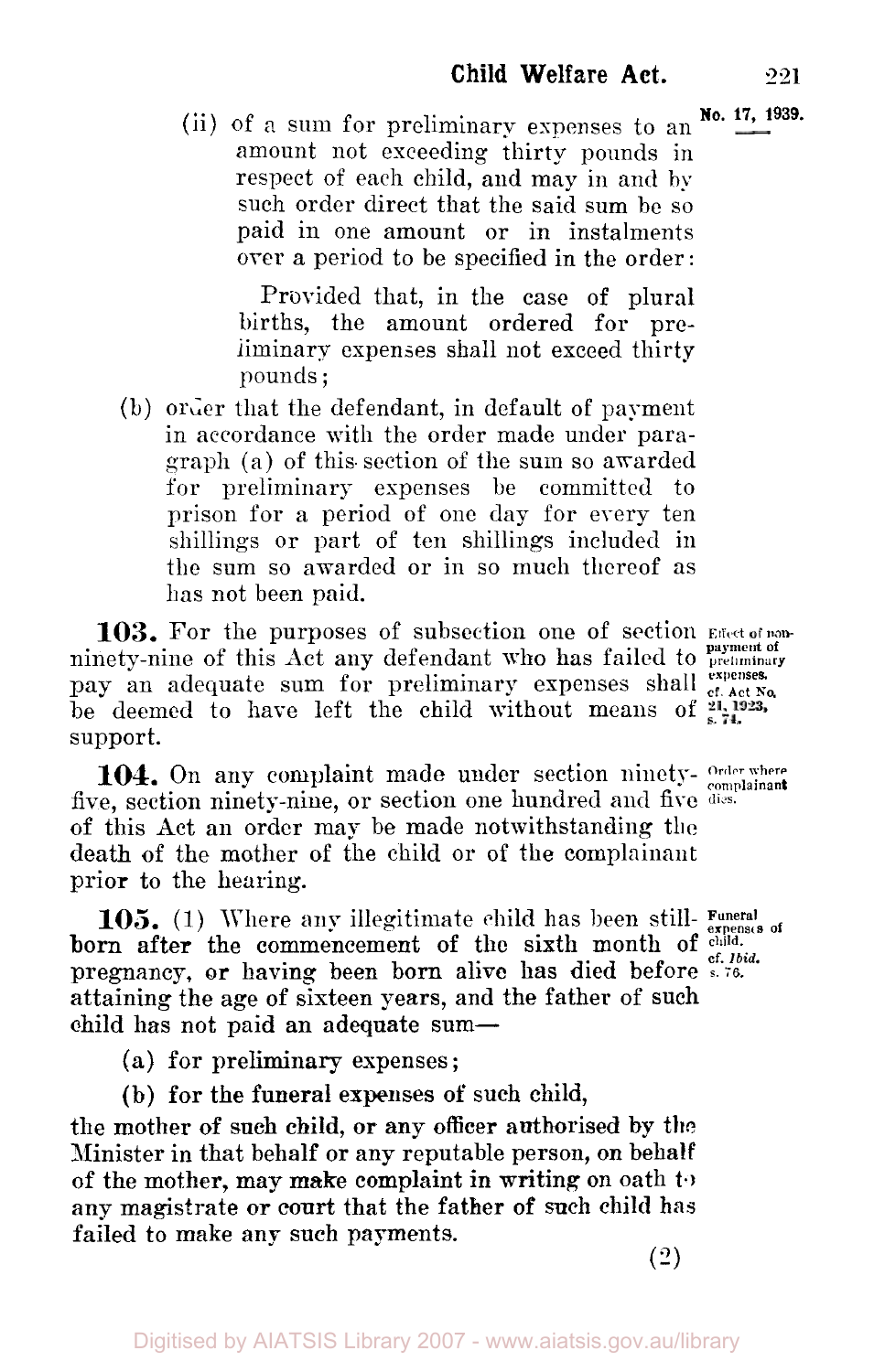#### **No. 17, 1939.**

**Funeral expenses of** 

*(2)* Where the mother of any illegitimate child (including a child which has been still-born after the commencement of the sixth month of pregnancy) has died during parturition, or in consequence of parturition, and the father of such child has not paid an adequate sum for the funeral expenses of the mother, any officer authorised by the Minister in that behalf or any reputable person may make complaint in writing on oath to any magistrate or court that the father has failed to pay an adequate sum for the funeral expenses of the mother of the child.

**(3)** Such magistrate or court may thereupon summon the father of the child to appear before a court to answer such complaint; or if the circumstances seem to require it, map issue a warrant for his apprehension.

**(4)** The court shall hear and determine .any complaint under this section and may make an order for payment by the father of such child of-

- (a) **a** sum not exceeding thirty pounds for pre liminary expenses ;
- (b) a reasonable sum for the funeral expenses of such child or his mother.

The court may in and by any such order direct that any such sum be paid in one amount or in instalments over a period to be specified in the order.

*(5)* No order for preliminary expenses shall be made under this section unless the complaint be made within twelve months of the birth of such child.

(6) No order for funeral expenses shall **be**  made unless complaint be made within twelve months of the death of such child or his mother.

**(7)** A complaint under this section may include all or any of the expenses mentioned herein.

(8) The court may order that the defendant, in default of payment, in accordance with the order made under subsection four of this section, of any sum so ordered, be committed to prison for a period of one day for every ten shillings or part of ten shillings included in the sum so ordered or in so much thereof as has not been paid.

(9) **No** order **for** preliminary expenses or for funeral expenses shall be made under this section unless evidence is produced **in** corroboration in some material particular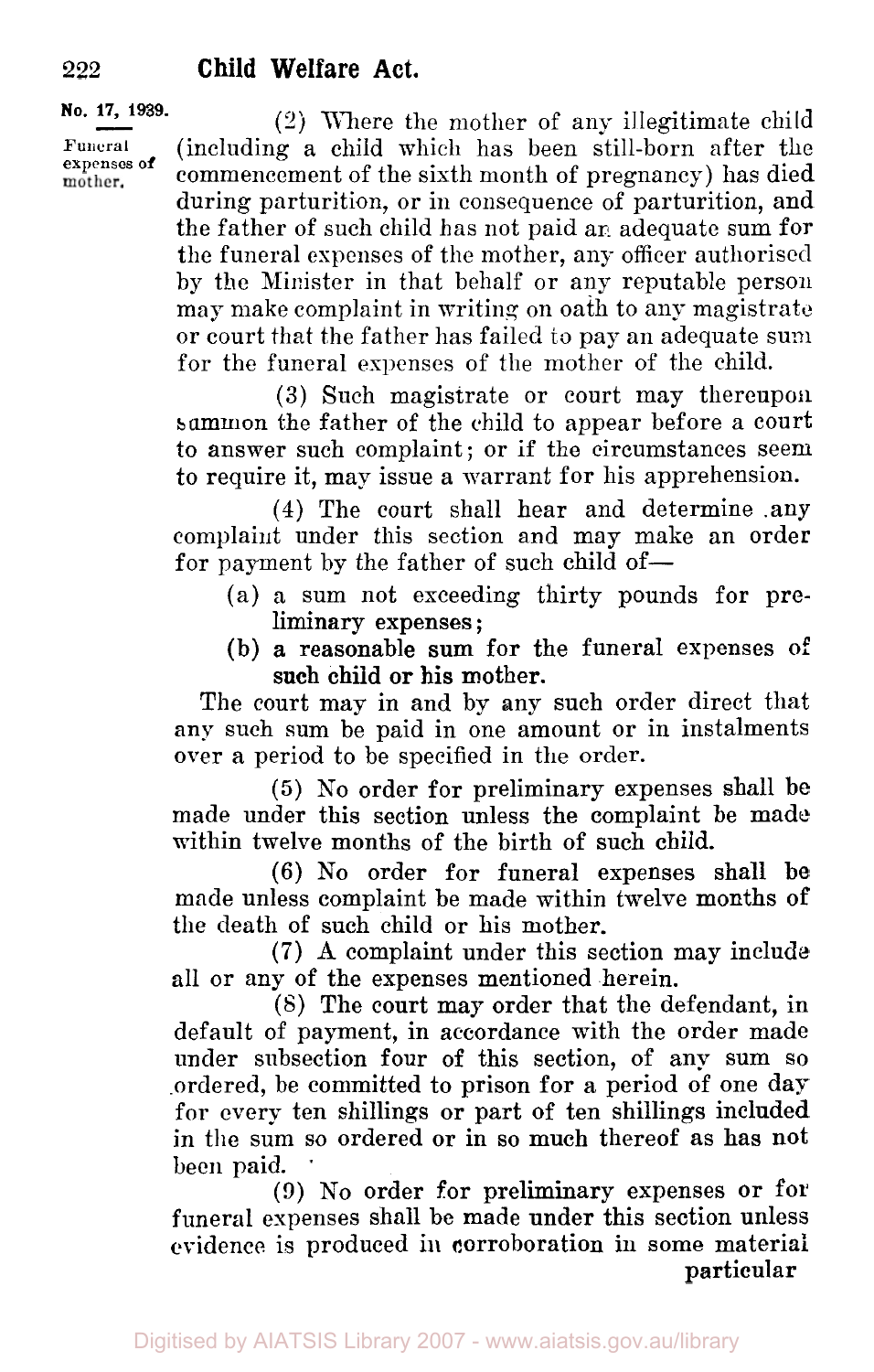**particular of the allegation as to the paternity of the**  $\frac{No. 17, 1939}{\cdots}$ child, or if the court be satisfied that at the time the child was begotten the mother was a common prostitute.

(10) Where the defendant has been adjudged by any court to be the father of any such child no further proof of paternity shall be required under this section.

**106.** If it appears to the court that both the father Mother also to and the mother of an illegitimate child are able to contribute to any of the expenses referred to in this Part, cf. Act No. 17, of such expenses by both the father and mother in such  $\frac{(N,Z)}{N_0}$ ; Act proportions and in such manner as it thinks fit; and if it  $\frac{102}{5}$ appears to the court that the mother only is able so to contribute, it may direct payment by her alone. the court, in making any order, may direct the payment  $\frac{\text{Act}}{\text{No. }22,\text{s. }10}$ 

**107.** (1) An order under section one hundred and **Period for**  two of this Act adjudging any sum to be paid for the **for mainten-which orders**  expenses of the maintenance of a child may be made to made. take effect from a date not earlier than three months **cf.** 35 and 36<br>immediately preceding the date of the order, or, if a **s.** <sup>5;</sup> Act <sup>58</sup> **s. Previous** order has been made, from the date when the **Act No. 21**, *Act No. 21*, *P(N.Z.***);** last preceding order ceased to have effect, and shall be **1923, s. 79.**  of full force and validity until the child has attained the age of sixteen years, or until the death of such child if such death occurs before that age.

**(2)** For the purpose of recovering money due under an order it shall always remain of full force and validity.

been made under this Part for payment of the expenses of **payment**  maintenance the court may, at any time during the cur- **ordered**. rency of the order, upon application, and upon notice of *cf. Act No.* such application, given in such manner as the court shall  $^{17}$ ,  $^{1901}$ ,  $^{17}$ direct, to the defendant, require the defendant to enter  $\hat{\mathbf{w}}$ <sub>0</sub>, 21, into a recognizance with or without sureties for the due **1923, s. 80.**  performance for a period not exceeding twelve months **of** such order, and in default of the defendant's immediately entering into such recognizance with the required sureties, if any, the court may commit the defendant to **prison,** there to remain **for** any term not exceeding twelve months or until such recognizance has been entered into **or** the said order complied with **for** the period required **by** the court. **108.** (1) When an order is made or deemed to have **Security for may he**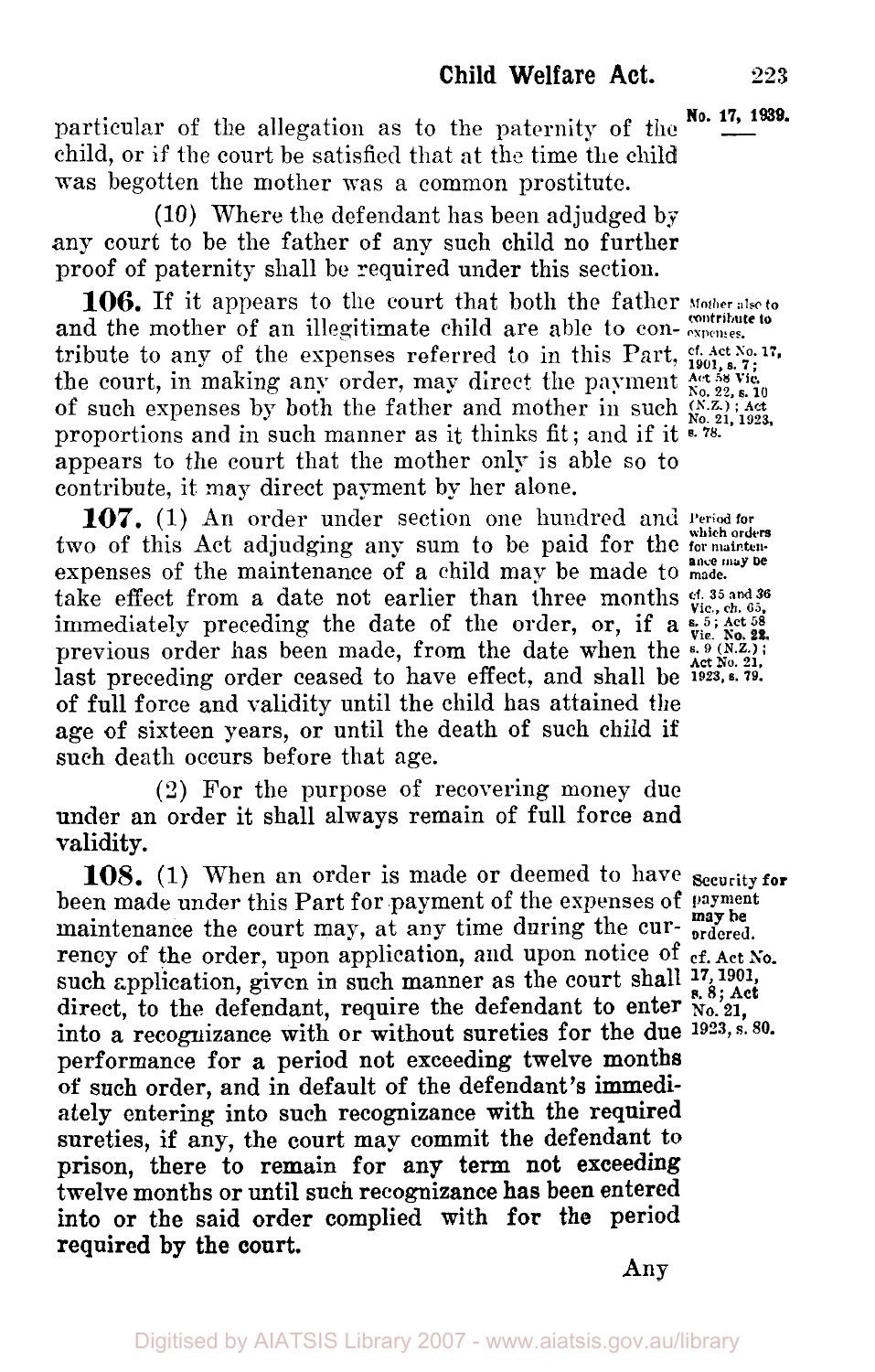**No.** 17, 1939.

Forfeiture of recognizances.

under this Part, be made immediately or at any time after the court has pronounced its decision. (2) The court, on due proof that the conditions of such recognizance hare not been complied with by the defendant, may ex parte forfeit such recognizance,

Any such application may in the case of an order made

which shall thereupon be dealt with as a forfeited recognizance in the manner provided by the Fines and Forfeited Recognizances Recovery Act, 1902.

*(3)* The money so secured shall be applied for the benefit of the mother or child in accordance with the order for payment of the expenses of maintenance.

Seizure of **109.** The court may in any order made under this defendant. Part or at any time during the currency of any order ef. Act No. made or deemed to have been made under this Part,<br>21, 1923, upon application and upon notice of such applicaupon application and upon notice of such applica**s. 82; Act** tion, given in such manner and to such persons as the 1901, ss. court shall direct, authorise and direct some person court shall direct, authorise and direct some person forthwith to seize and sell the defendant's goods and to demand and to receive his rents or any annuity or other income payable to him, or any money received or receivable or held by any person in trust to be paid periodically or by instalments to or for such defendant or any moneys to which he is entitled or about to become entitled, or such portion of the goods, rent, annuity, income or moneys as the court thinks fit, and to appropriate the proceeds towards the payment of the moneys ordered in such manner as it from time to time directs.

**17,** 1901, *s.* **81.** 

Further **110.** Where an order has been made or is deemed to orders as to have been made under this Part for parment of any of orders as to have been made under this Part for payment of any of and disburse- the expenses referred to in this Part or of moneys ment of secured under any recognizance the court may, by the ment of secured under any recognizance the court may, by the or expenses. order made under this Part, or at any time during the order made under this Part, or at any time during the cf. Act No. currency of the order made or deemed to have been <sup>17</sup>, <sup>1901</sup>, and **made under this Part, upon application**, and upon notice No. 21, 1923, of such application, given in such manner and to such application, given in such manner and to such persons as the court shall direct, **make** such orders **as** it thinks necessary for better securing the payment and regulating the receipt and disbursement of the expenses or moneys **or** for investing and applying the proceeds of the goods or rents ordered to **be** sold or collected or any annuity or money **payable** to the defendant

or

goods. **e.** 82; Act No. 17, **8A** and **9.**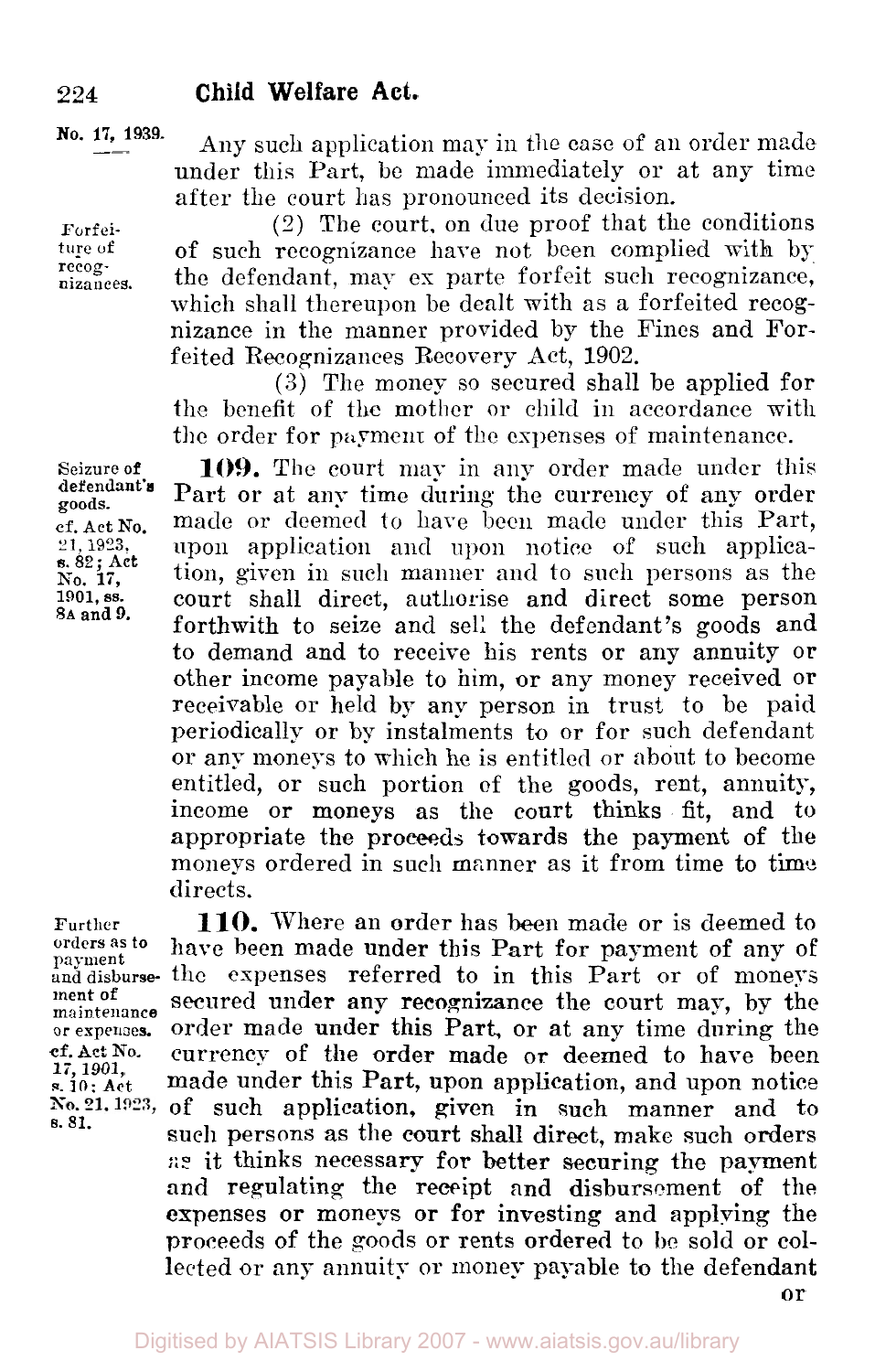or for ensuring the due appropriation of such expenses **No. 17, 1939.** or moneys or for causing the child in respect of whom the order was made to be properly brought **up** and educated.

one hundred and nine or section one hundred and ten of this Act, certified by the clerk of the court, shall be served on any person affected thereby: Provided that if the defendant has removed from the State of New South Wales, it shall not be necessary to serve a copy of the said order on him. **111.** (1) **A** copy of any order made under section **Service** 

*(3)* Any person who neglects or refuses to comply with any such order served on him shall be guilty of an offence against this Act.

(3) If it appears that the defendant has there- authority tofore usually resided in New South Wales and has left when the said State, orders may be made and authority given has left under the provisions of section one hundred and nine or of section one hundred and ten of this Act, although notice of such application has not been given *to* the defendant. State.

**112.** Where any proceedings are taken under this Evidence Part, in respect of any of the expenses referred to in this **necessary** for Part payable in relation to an illegitimate child, of which maintenance. the defendant is alleged to be the father, no order shall  $_{21,1923}^{e}$ ,  $_{21,1923}^{e}$ be made— $\frac{21}{8}$ .93.

- **(a)** upon the evidence of the mother, unless her evidence be corroborated in some material particular ; or
- (b) if the court is satisfied that at the time the child was begotten the mother was **a** common prostitute.

**113.** (1) Where **a** complaint for preliminary expenses Evidence or for the expenses of maintenance under this Part has **for for** been dismissed by a court or where an order of a court **orders for**  made on any such complaint has been quashed or an order **expenses or preliminary of** dismissal of any such complaint has been confirmed expenses of by a court of quarter sessions on appeal, a further com- ance. plaint may be made in respect of the same child, provided that such complaint contains an allegation that fresh evidence material to the question of the paternity of the **f** 1145-H **said** 

**21, 1923,** 

of orders.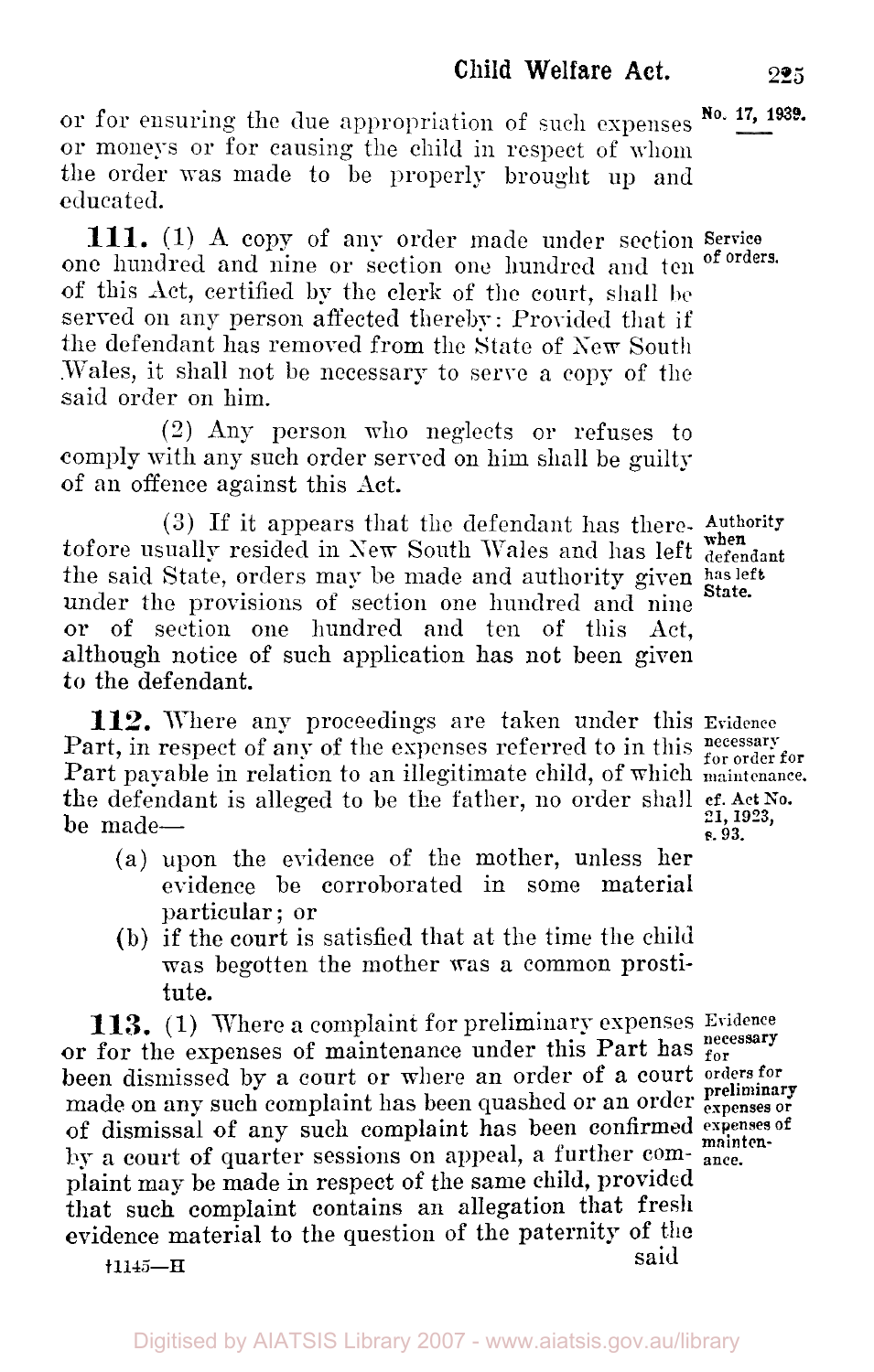**No.** *17,* **1939.** said child is available, which was not available upon the hearing of the previous complaint, or upon the hearing of the appeal.

> (2) The court shall receive and consider the evidence recorded at the original hearing or on appeal as well as the fresh evidence submitted.

> **(3)** If at the conclusion of the evidence submitted by the complainant no fresh evidence material to the question of paternity has been produced, the complaint shall be dismissed.

**of order**  *may* **be punished. Act No. 21, 1923, s.** s::. **cf. Act No. 17, 1901, 114.** (1) On complaint in writing on oath being made to a magistrate or court that any person has disobeyed Disobedience or has not complied with any order made or deemed *to*  have been made under this Part (other than an order for the deposit or payment of preliminary expenses), such magistrate or court may summon such person to answer the complaint, or if the circumstances seem to require may issue his warrant for the apprehension of such person.

> **(2) A** court upon the hearing of the complaint may enforce compliance with the order by the committal of the offender to prison for **a** period of one day for every ten shillings or part of ten shillings found to be due, including the costs incidental to the hearing of the complaint, unless the said order be complied with; but no defendant shall be detained for **a** longer period than twelve months, and the period of detention shall in **every**  case be subject to the provisions of section ninety-four **of** the Justices Act, 1902.

**Costs.** 

s.11.

**Discretion cif court with respect**  *to* **arrears.** 

**(3)** Where it appears that the arrears have been paid since the issue of *a* summons or of **a** warrant the court may order the person summoned or apprehended to pay the costs of and incidental to the proceedings, and such costs may he recovered in a summary **way** under the provisions of the Justices Act, 1902,

**(4)** The court may refuse to enforce an order or may enforce it to such extent as the court thinks fit having regard to all the circumstances of the case, particularly with reference to the inability of the offender to obtain employment, or to comply with the order owing to **con**tinued ill health.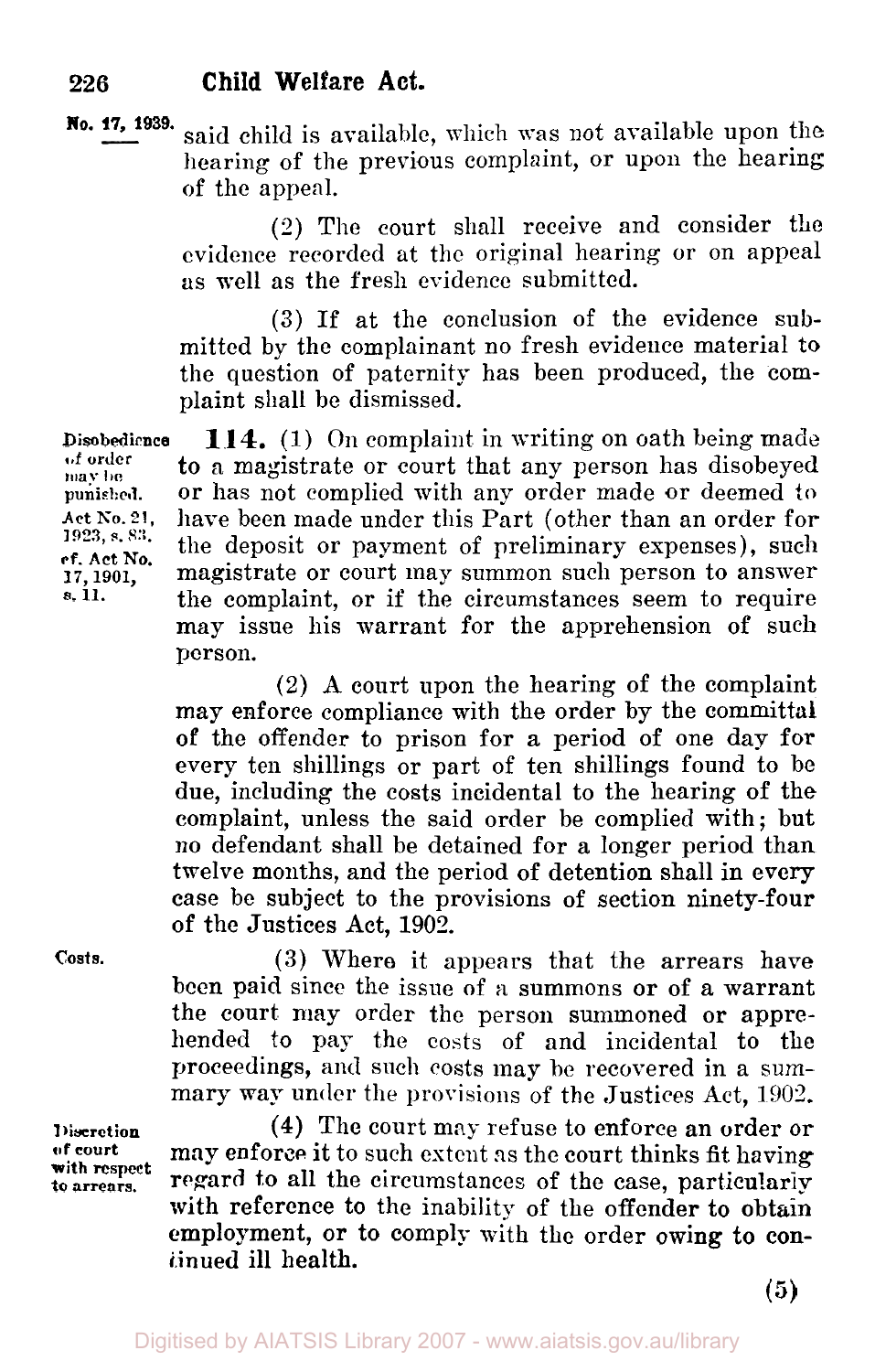(5) The court may direct that the warrant of  $\frac{N_0}{N_1}$  17, 1939. committal shall lie in the office for such time as the court Warrant thinks proper, or may order the amount found to be due,  $\lim_{n \to \infty}$ and any costs awarded, to be paid, by such instalments **and** upon such conditions as the court thinks fit to the person to whom the amount due under the order is payable.

(6) Upon the production of a certificate by such warrant *to*  person that any instalment has not been paid, or that any **issue on**  condition of the direction has not been complied with, and **pay** or **com-failure** to of the amount then due on the order, any justice may ply with direct that the warrant committing the offender to prison conditions. be executed, or issue a warrant in accordance with the terms of the order.

*(7)* Any justice to whom an application is made **Execution**  for a direction that the warrant be issued or executed of warrant may postpone the issue or execution of the warrant upon **postponed**. such terms and conditions as he thinks fit, and if the offender breaks any term or condition upon which such postponement is made, the justice may then direct the issue or execution of the warrant.

**115.** (1) Subject to the provisions of section 16A of Effect of the Prisons Act, 1899, the period of imprisonment served menton by a defendant under any order of committal made under **payment.**  this Part of this Act, shall not discharge the defendant from payment of any preliminary expenses or expenses of maintenance for the non-payment of which he has been committed, but during such period the order in so far as it relates to the payment of expenses of maintenance shall be suspended.

(2) No defendant shall be liable to be imprisoned a. second time for non-payment of preliminary expenses or expenses of maintenancc for which he shall have actually suffered imprisonment, but such moneys shall thereafter be **a** civil debt only. recoverable in **any**  court of competent jurisdiction by the person to **whom**  they are due.

person for an offence under this Part shall not prevent **prevent making**  the making or, except where otherwise expressly provided.  $\frac{d}{dt}$ ,  $\frac{d}{dt}$ ,  $\frac{d}{dt}$ ,  $\frac{d}{dt}$ ,  $\frac{d}{dt}$ ,  $\frac{d}{dt}$ affect the operation of any order for the payment of **1923, s. 89.**  money or for the doing of any act by such person- **(3) A** committal to prison or conviction of **any Committal to prison nut to 116.** 

**on non-**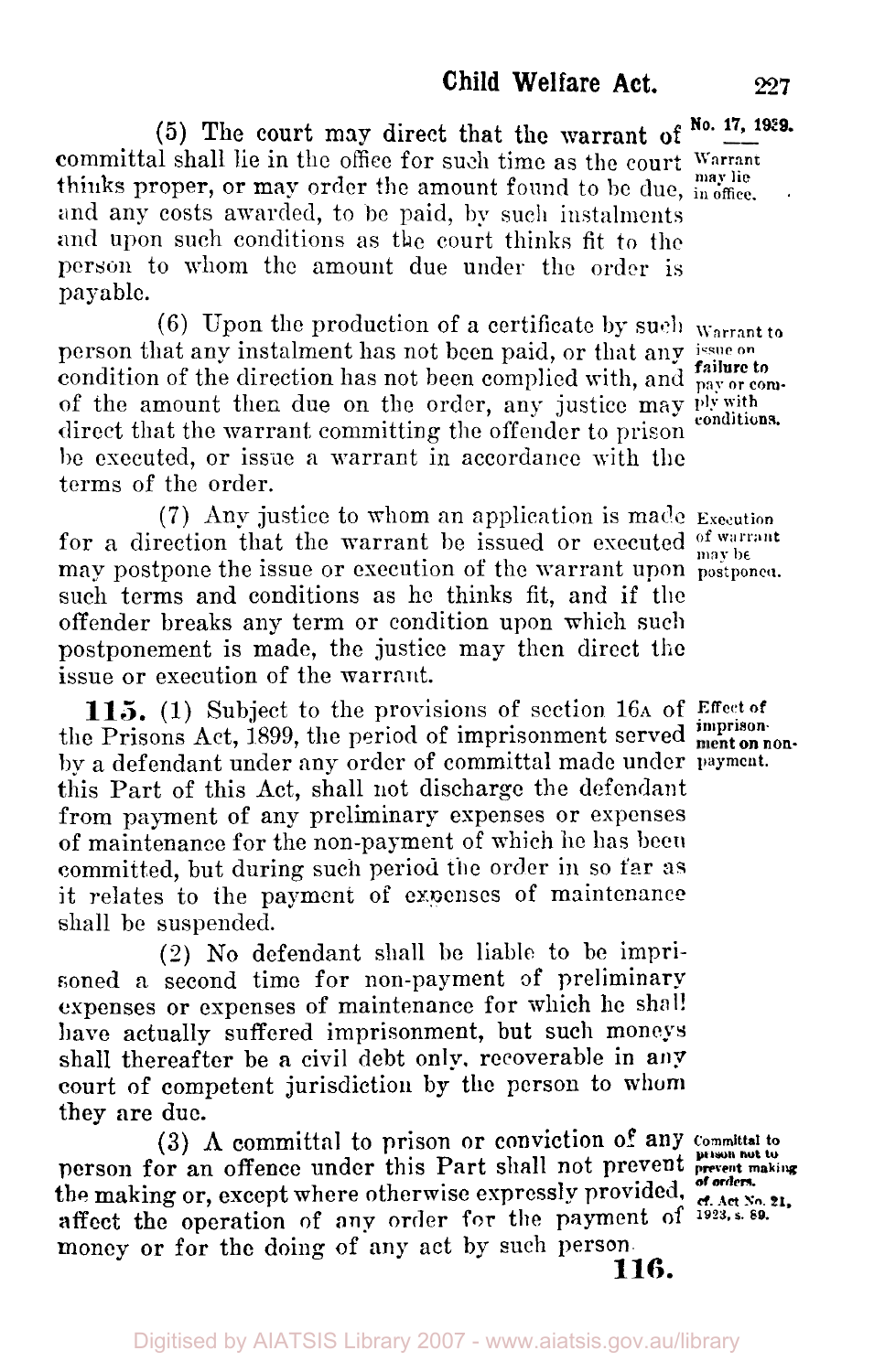**No. 1939.**  Court may 21, 1923, **s. 84.**  vary order. **cf. Act** *So.* 

**116. (1)** The court from time to time may, upon application made by or on behalf of the mother or child, or father, and upon notice given in such manner to the Director and to such other persons as the court shall direct, vary, suspend, or discharge any order made or deemed to have been made under this Part.

**(2)** The question of the paternity of the child shall not be raised upon an application to vary, suspend or discharge an order.

**(3)** An application under this section may be heard and determined by a court sitting at a place agreed upon by the parties or at the place where the order, the **1901, s.**  subject of the application, was made.

**Date of varia**or **discharge.**  tion, **suspension** 

**Place of hearing.**  ef. Act No.

**Default** not **a bar in certain cases.** 

**Service** of **summons or notice. cf. Act No. 21; 1923,** *s. 85.* 

**Court map proceed ex parte.**  *Ibid.* **s.** 86.

**(4)** An order may be varied, suspended, or discharged as from a date prior to the application, and may be varied or suspended from time to time.

**(5)** The court may entertain an application to vary, suspend, or discharge an order. notwithstanding that the applicant is in default in complying therewith **if**  it is satisfied that there are good and sufficient reasons for such default.

**117.** (1) Every summons and every notice to the respondent shall be served by a constable or other person upon the person to whom it is directed personally or if he cannot conveniently be met with, then by leaving it for him at his last or most usual place of abode with some person apparently of or above the age of sixteen years and apparently residing at such place of abode.

**(2)** Service of a summons or notice in manner aforesaid may be proved by the oath of the person who served it or by affidavit or otherwise.

**118.** (1) If a defendant against whom a summons has been issued under this Part does not appear in accordance therewith the court upon proof of the service of the summons may issue **a** warrant for his apprehension, or may proceed in the case **ex** parte.

**(2)** In every case where a warrant has been issued, and the defendant cannot, after strict inquiry **and**  search, be found to be taken thereon, the court **may in**  like manner proceed in the case **ex** parte.

The